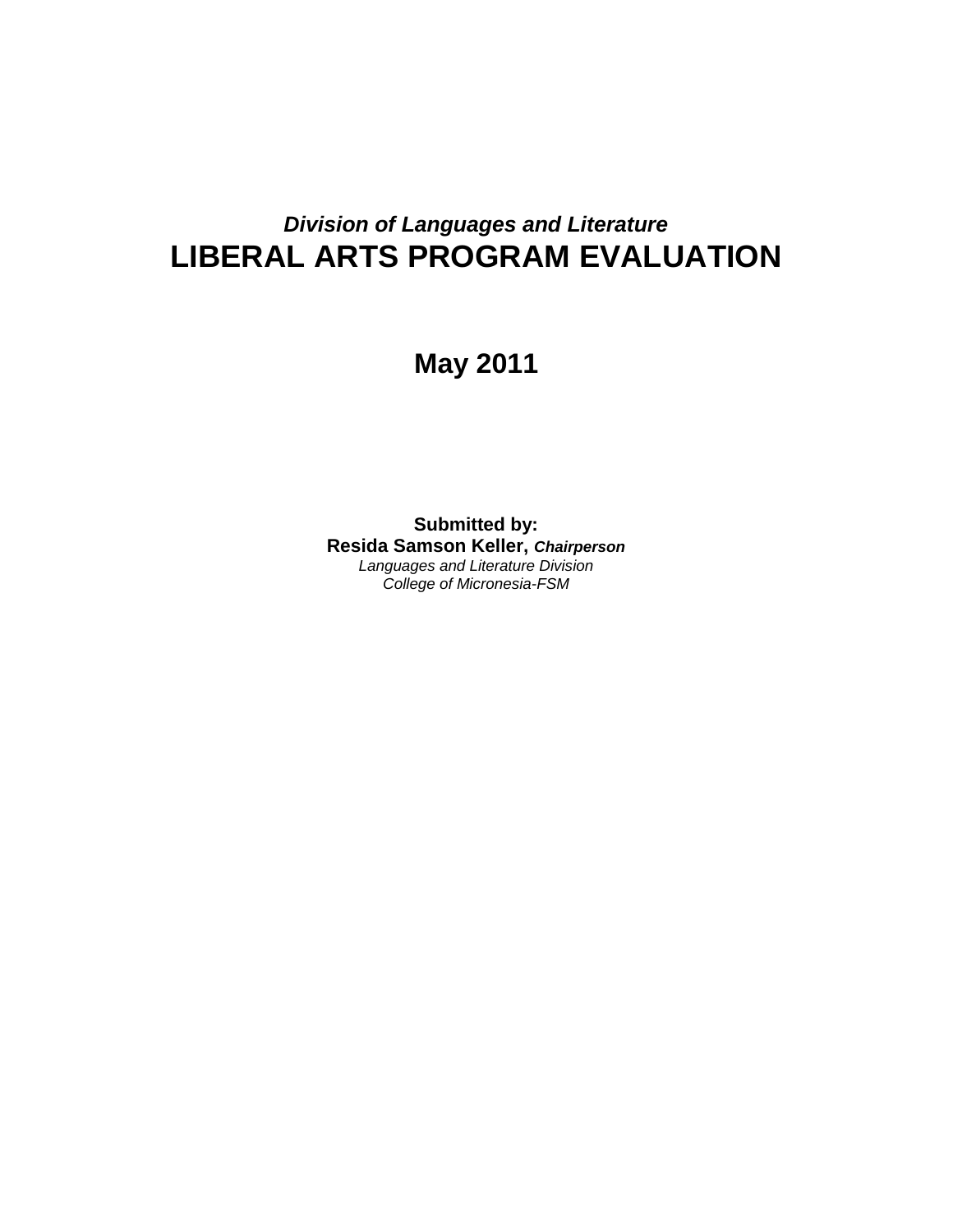### **a. Program Goals:**

Upon successful completion of this degree program, students will be able to:

- 1. Enrich and deepen self-knowledge by exploring different academic experiences.
- 2. Articulate and understand their experiences through effective writing, reading, speaking, and various modes of artistic expression.
- 3. Demonstrate fundamental knowledge and basic skills appropriate to their personal and professional goals in their chosen area of specialization.

# **b. Program History**

The Associate of arts degree program in liberal arts was established in 1975 to enable students to transfer to a four-year college, university, or other institution. Other than the addition and establishment of more focused and area-specific liberal arts degrees such as the Liberal Arts/Media studies and the Liberal Arts/Education programs (adopted in 1997) or the Liberal Arts/HCOP [Health Careers Opportunities Program], there have been no major changes to the structure of the Liberal Arts program in the past 10 years. The program learning outcomes (above) for the L.A. Degree program were adopted in Spring 2005.

## **c. Program Description**

c.1. Organization: The Liberal Arts program is currently loosely organized with the Chairperson of the Languages and Literature division being the responsible person for collection of SLO information and program implementation. All academic divisions at the National campus contribute to the Liberal Arts program.

c.2. Relationship to other programs in the system: The liberal Arts program is one of the two-year academic majors offered at the National campus of COM-FSM. Many of the courses in the Liberal Arts major program are either major courses for other majors or shared courses with other majors.

## **Program Admission Requirements**

All students accepted for admission into the college are eligible to enter/major in the Liberal Arts program.

## **d. Program Degree Requirements**

The Liberal Arts program as it currently stands consists of general education core requirements in English [9 credits], Natural Sciences [7 credits], Mathematics, Social Sciences, Computer Applications and Humanities [each 3 credits], and Exercise Sports Science [1 credit]. In addition to General Education core requirements, there are the Major requirements which include the following courses in: Speech Communication, Health Science, Introduction to Sociology, General Psychology; three credits each of an English and Humanities elective, six credits of any classes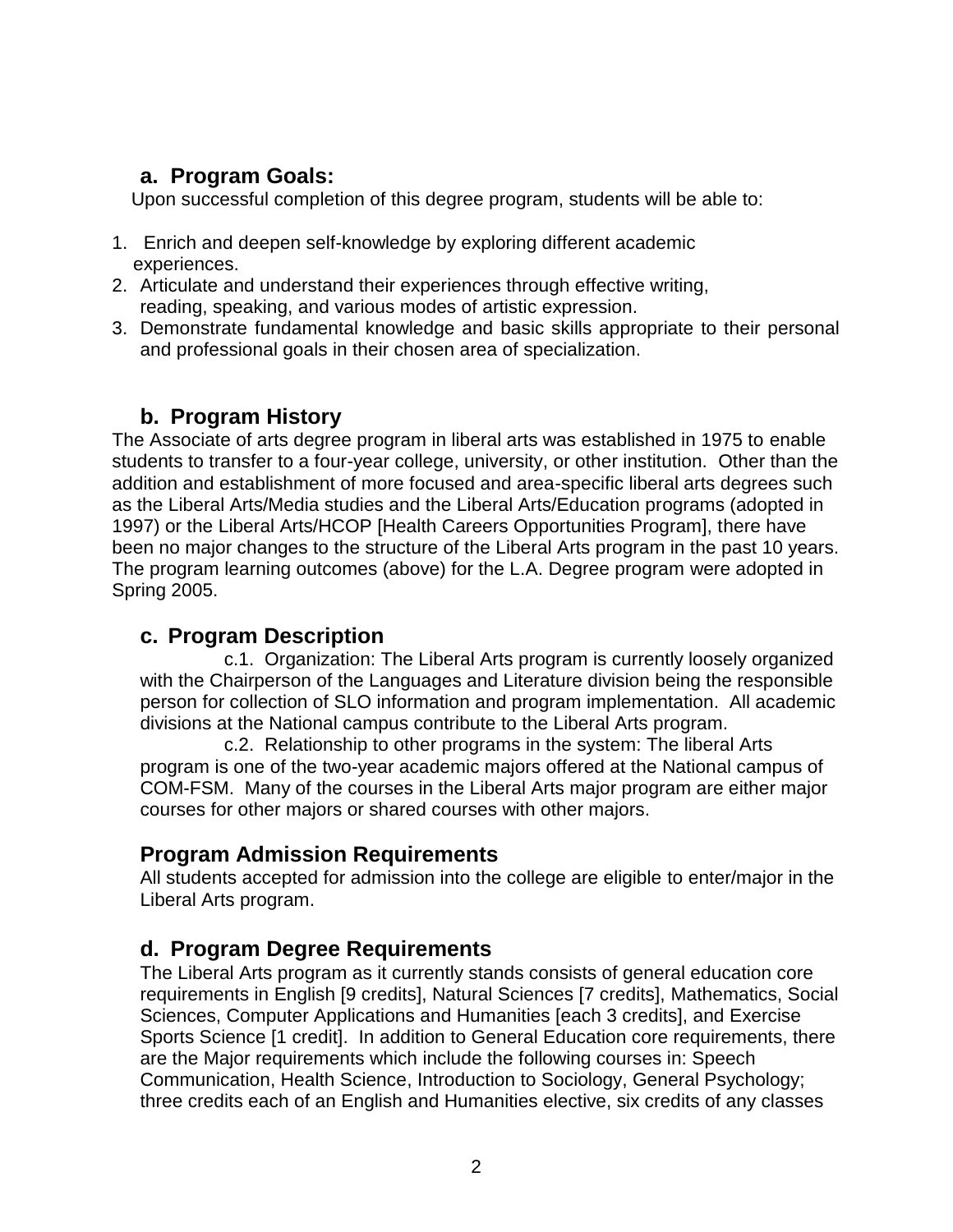from either a Natural Science group or social science group of courses and nine credits of open electives, totaling up to sixty-two credits required for an Associate's degree in Liberal Arts.

### **e. Program Courses and Enrollment**

Descriptions of the major courses that comprise the General Education core and the major requirements for the Liberal Arts major are as follows:

**EN 110 Advanced Reading:** Designed to improve students' critical reading and thinking skills, increase analytical, inferential and evaluative comprehension, expand vocabulary skills, and employ effective study strategies for use across academic disciplines.

**EN** 120a Expository Writing I: Designed to help students develop in expository writing by completing a minimum of five multi-draft essays of varying degrees of complexity. In these essays students develop topics in at least four of these five rhetorical patterns: example, comparison/contrast, classification, process analysis, and cause/ effect analysis. The students also write an argumentative essay that demonstrates familiarization with methods of research documentation.

**EN 120b Expository Writing II:** Provides an introduction to college-level research writing skill.. the student will investigate research topics in a variety of disciplines while enhancing their critical thinking and argumentative abilities.

**MS 100 [or above] College Algebra:** Identifies components of exponential expressions in polynomials with mathematical operations of exponential expressions; factoring of up to  $4<sup>th</sup>$  degree polynomials; recognizing rational and irrational numbers with emphasis on the use of number lines, equation and inequality solving with application problems; introduction of literal equations; working with radical expressions; graphing of two variables on the xy plane; solving systems of equations in two or three variables;

Science Course with Laboratory:

 Options include: **AG 110 Crop Production w/Lab: AG 140 Principles of Animal Science w/Lab SC 117 Tropical Pacific Island Environment w/Lab SC 120 Biology w/Lab SC 122a Anatomy and Physiology I w/Lab SC112b Anatomy and Physiology II w/Lab SC 130 Physical Science w/Lab SC 180 Microbiology w/Lab SC 230 Introduction to Chemistry w/Lab SC 240 Introduction to Physics w/Lab**. **SC 250 General Botany w/Lab SC 255 General Zoology w/Lab**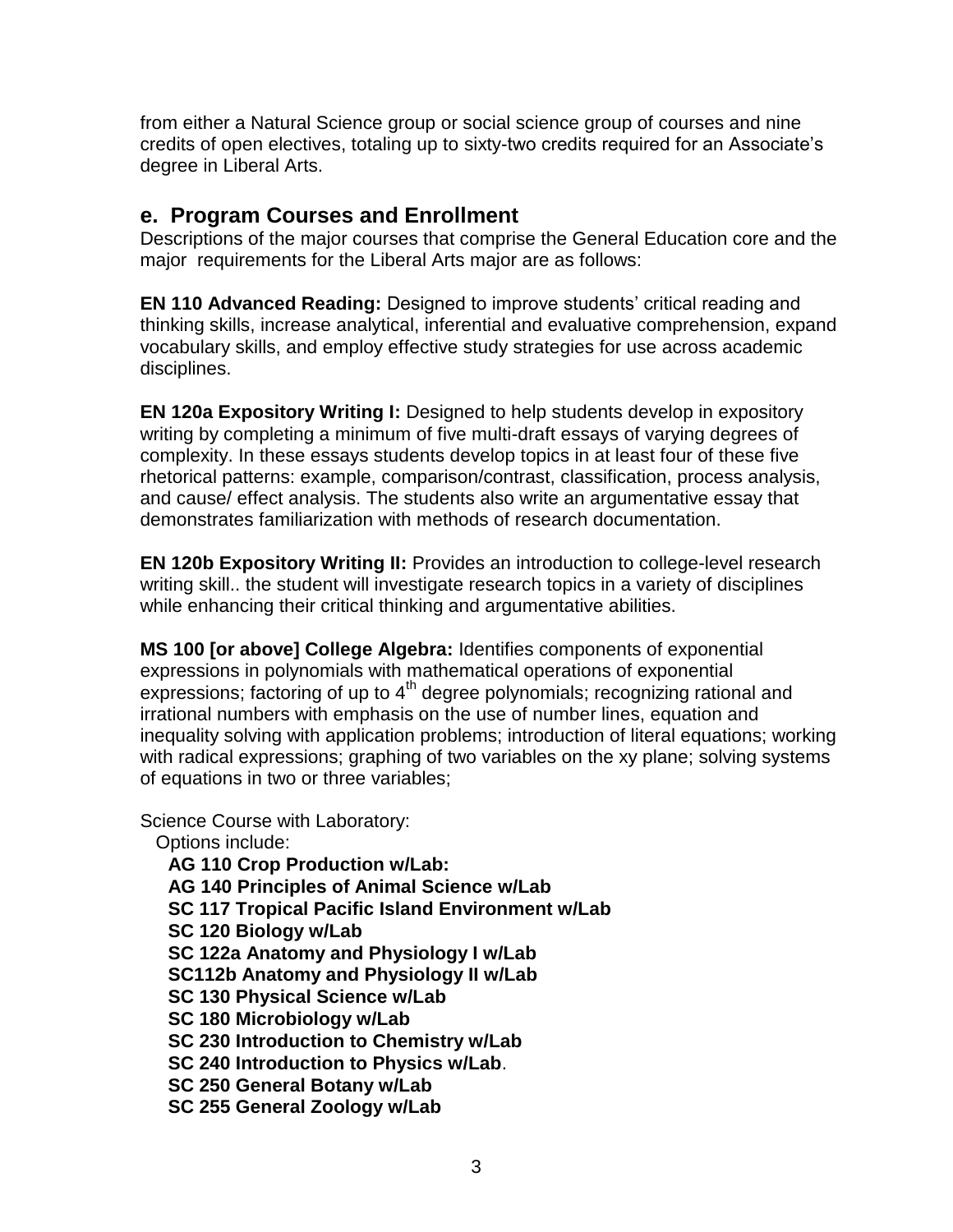Non-lab science courses: Options include:

**AG 101**

**SS 150 History of Micronesia:** Study of Micronesian History from Pre-history to the present.

**CA 100 Computer Literacy:** Introduction to computer concepts and applications

Exercise Sport Science Course Options Include: **ESS 101 Individual activities ESS 101j Joggling ESS 101r Resistance Training ESS 101t Introduction to Tai Chi/Qi Gong ESS 101w Walking for Health and Fitness ESS 101y Introduction to Yoga ESS 102(x) Group Team Activity ESS 102b Fundamentals of Basketball ESS 102s Fundamentals of Softball ESS 102v Introduction to Volleyball ESS 102 Snorkeling**

Humanities Courses

Options include:

**Ethical Thought and Moral Values EN 208 Philosophy EN 209 Introduction to Religion**

**Language:**

**FL 101 Japanese I FL 102 Japanese II ML10 Micronesian Language FL/SS 107 Chinese Language and Culture**

**Arts:**

**AR 101Introduction to Art AR 105 Painting EN 213 Island Style Theater MM 110 Introduction to Photography and Video MM 120 Film Studies MM 205 Media Studies MM 240 Computer Animation MU 101 Introduction to Music**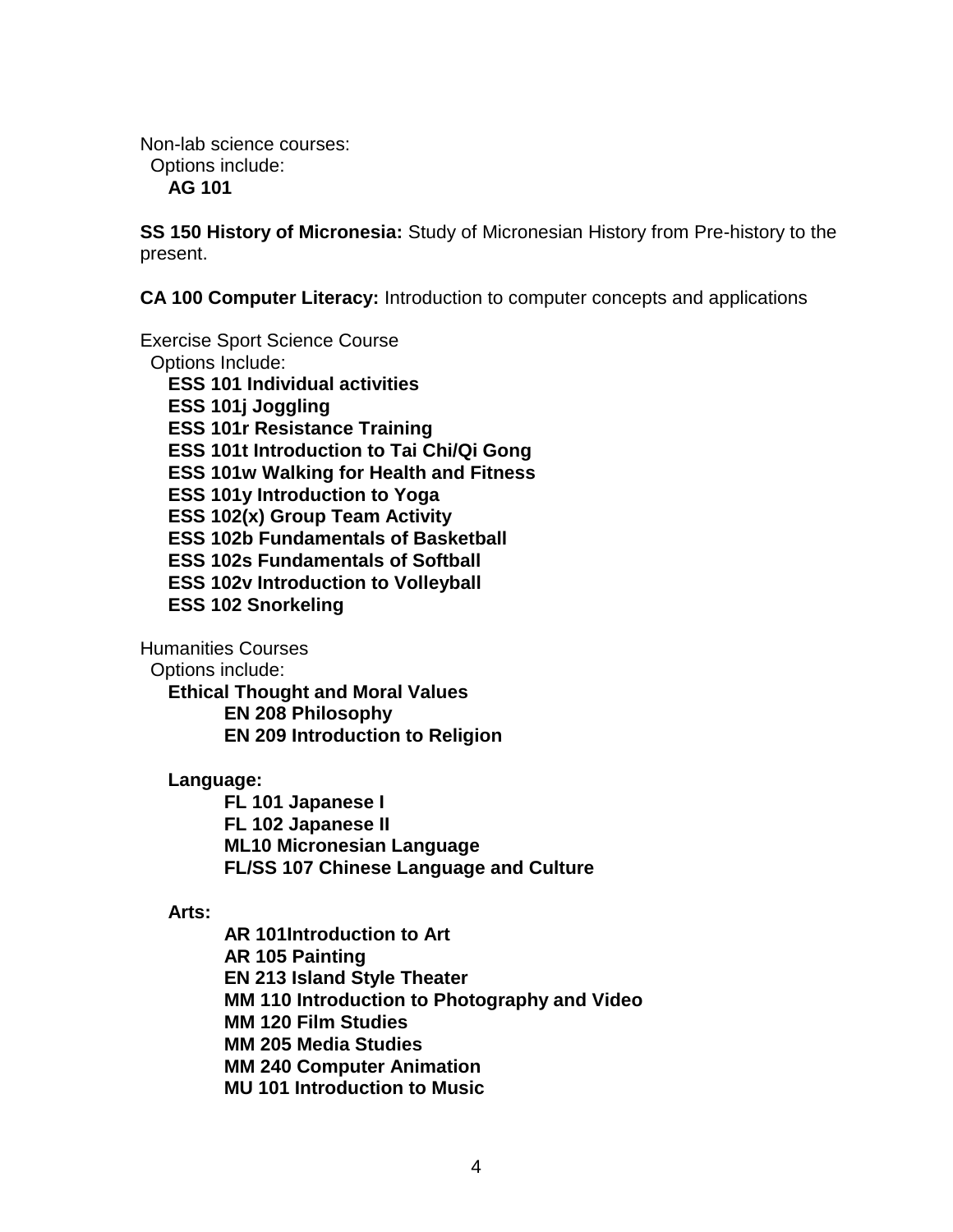**SS 195 Micronesian Cultural Study**

**Historical Analysis:**

**EN 210 Writing on 19th Century Pohnpei**

**SS 170 World History I**

**SS 171 World History II**

**SS 240 East Asian History**

#### **Literature:**

- **EN 210 Introduction to Literature**
- **EN 202 Narrative Fiction**
- **EN 203 Drama**
- **EN 204 Poetry**
- **EN 205 Literature of the Sea**
- **EN 206 Mythology**

### **1.) Program Enrollment**

| <b>Course Name</b> | <b>Overall Enrollment</b> |                       |                    |
|--------------------|---------------------------|-----------------------|--------------------|
|                    | <b>Fall 2010</b>          | <b>Spring</b><br>2010 | <b>Sum</b><br>2010 |
| CA 100             | $\star$                   | $\star$               | *                  |
| <b>EN 110</b>      | $\star$                   | $\star$               | $\star$            |
| <b>EN 120a</b>     | $\star$                   | $\star$               | $\star$            |
| <b>EN 120b</b>     | $\star$                   | $\star$               | $\star$            |
| <b>EN/CO 205</b>   | $\star$                   | $\star$               | $\star$            |
| MS 100             | $\star$                   | $\star$               | $\star$            |
| SS/PY 101          | $\star$                   | $\star$               | $\star$            |
| SC 101             | $\star$                   | $\star$               | $\star$            |
| SS 130             | $\star$                   | $\star$               | $\star$            |

\*Overall LA Enrollment: Fall 2010---197; Spring 2010---168; Summer 2010----127=777 Individual data per class of LA student enrollment is not presently available from IRPO.

## **f. Program Faculty**

The program faculty consists of faculty members from each of the academic divisions of the college. The Liberal Arts program is taught by a unique mix of the college's existing faculty members as the program requirements consist of courses that come from each of the divisions. The Languages and Literature Division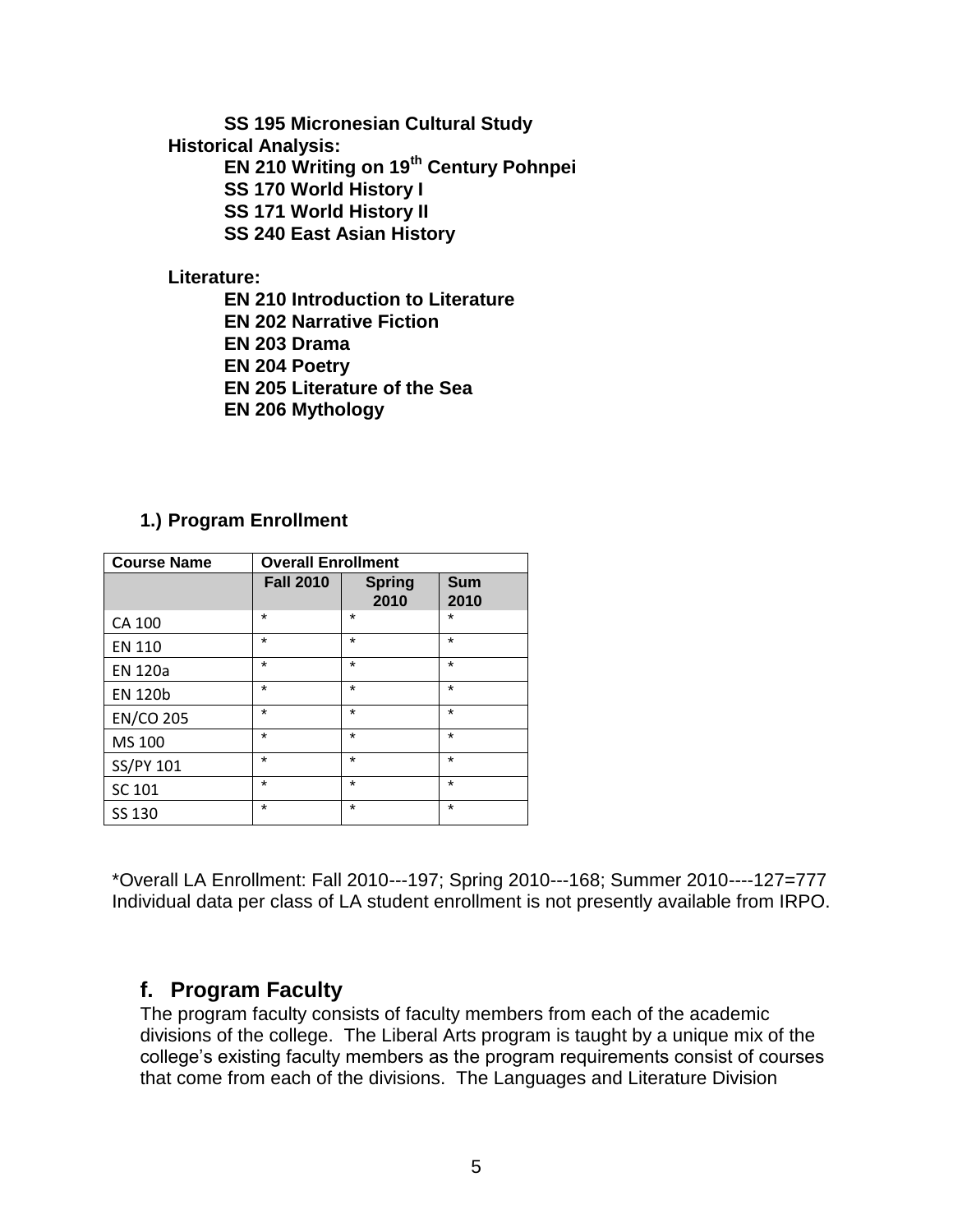faculty, for the most part, act as advisors and teachers to the students who choose Liberal Arts as their major.

### **h. Program Outcome Analysis: Health Indicators**

The following Health Indicators data has been collected to show the extent in which the Liberal Arts program has achieved its established outcomes. The main source for all data that has been collected has been retrieved from the IRPO office website unless specifically indicated otherwise.

#### **2.) Graduation Outcome**

|                     |                      | Fall Semester, 2010          |                    |
|---------------------|----------------------|------------------------------|--------------------|
| <b>Programs</b>     | <b>Enrollment</b>    | <b>Graduates</b>             | <b>Graduates %</b> |
| <b>Liberal Arts</b> | 256                  | 22                           | 9%                 |
| <b>Total</b>        |                      |                              |                    |
|                     |                      |                              |                    |
|                     |                      | <b>Spring Semester, 2010</b> |                    |
| <b>Programs</b>     | <b>Enrollment</b>    | <b>Graduates</b>             | <b>Graduates %</b> |
| <b>Liberal Arts</b> | 230                  | 15                           | 7%                 |
| <b>Total</b>        |                      |                              |                    |
|                     |                      |                              |                    |
|                     |                      | Summer Semester, 2010        |                    |
| <b>Programs</b>     | <b>Enrollment</b>    | Graduates                    | <b>Graduates %</b> |
| <b>Liberal Arts</b> | 161                  | 8                            | 5%                 |
| <b>Total</b>        |                      |                              |                    |
|                     |                      | <b>Spring Semester, 2011</b> |                    |
| <b>Programs</b>     | <b>Enrollment</b>    | <b>Graduates</b>             | <b>Graduates %</b> |
| <b>Liberal Arts</b> | Not yet<br>available |                              |                    |
| <b>Total</b>        |                      |                              |                    |
|                     |                      |                              |                    |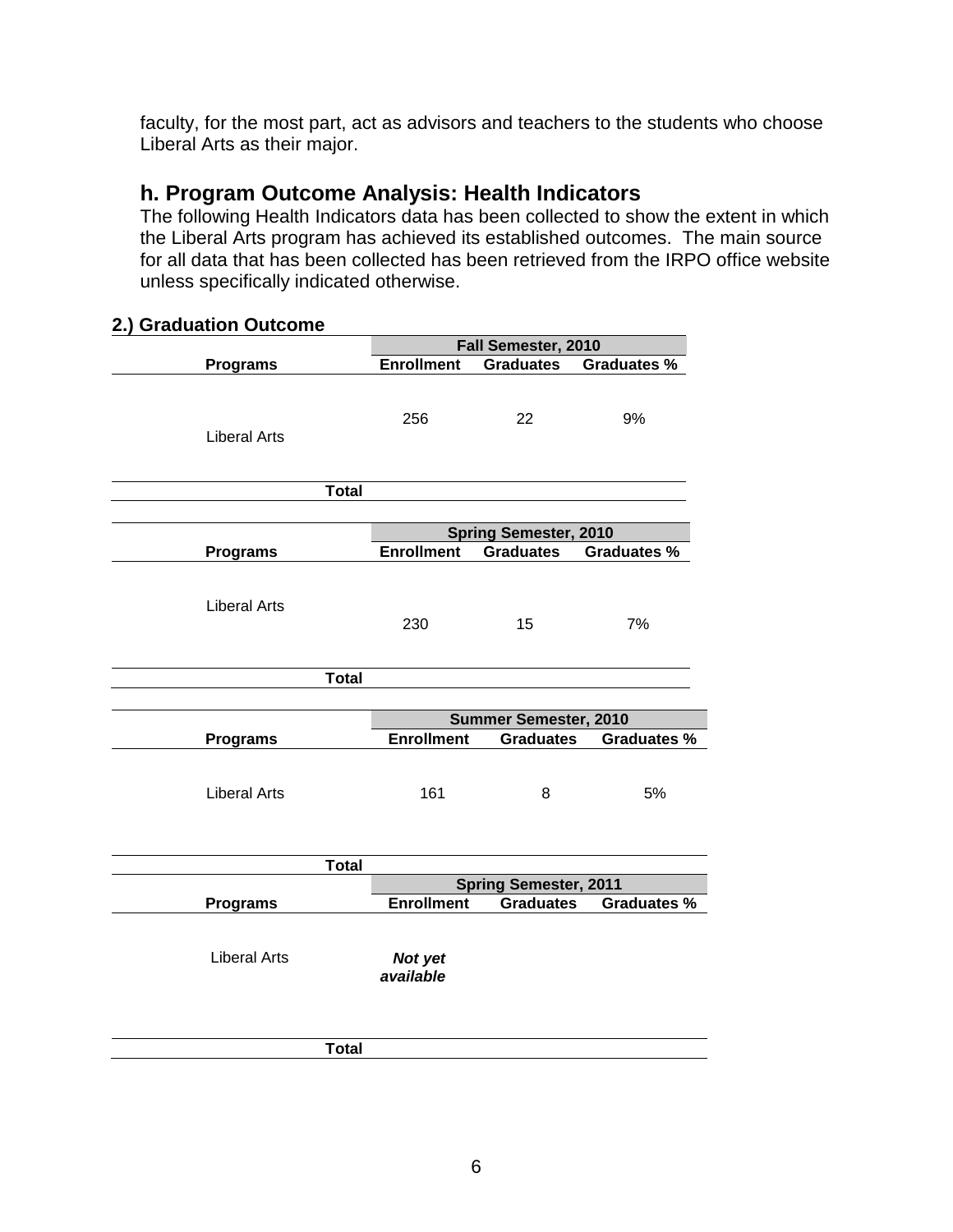| .<br><b>Course</b><br><b>Name</b> | <b>Overall No. of Sections Offered</b> |                       |                    | <b>Overall Average Class Size</b> |              |                       |                       |
|-----------------------------------|----------------------------------------|-----------------------|--------------------|-----------------------------------|--------------|-----------------------|-----------------------|
|                                   | <b>Fall</b><br>2010                    | <b>Spring</b><br>2010 | <b>Sum</b><br>2010 | <b>Spring</b><br>2011             | Fall<br>2010 | <b>Spring</b><br>2010 | <b>Summer</b><br>2010 |
| CA 100                            | 6                                      |                       |                    | 4                                 | 14           | 11                    |                       |
| <b>EN 110</b>                     | 7                                      |                       | 4                  | 5                                 | 17           | 18                    | 16                    |
| <b>EN 120a</b>                    | 6                                      |                       | 4                  | 6                                 | 20           | 17                    | 18                    |
| <b>EN 120b</b>                    | 6                                      |                       | 1                  | 5                                 | 0            | 20                    | $\overline{2}$        |
| <b>EN/CO 205</b>                  | 3                                      |                       | 1                  | 4                                 | 27           | 23                    | 11                    |
| MS 100                            | 6                                      |                       | $\mathfrak{p}$     | 6                                 | 20           | 24                    | 27                    |
| SS/PY 101                         | 3                                      |                       | 1                  | $\overline{2}$                    | 17           | 20                    | 27                    |
| SC 101                            | 5                                      |                       | $\overline{2}$     | 4                                 | 20           | 30                    | 20                    |
| SS 130                            | 1                                      |                       |                    | 2                                 | 32           | 33                    | 27                    |

#### **3.) Average Class Size/seections**

# **4.) Seat Cost (SY2010-11)**

#### **LA Program Seat Cost Structure 2009-2011**

(Data provided by IRPO)

| <b>Classes</b>   | <b>Credits</b> | <b>CPC</b> | <b>Cost per Seat</b> |
|------------------|----------------|------------|----------------------|
|                  |                | \$         | \$                   |
| CA 100           | 3              | 105.00     | 315.00               |
|                  |                | \$         | \$                   |
| EN 110           | 3              | 105.00     | 315.00               |
|                  |                | \$         | \$                   |
| <b>EN 120a</b>   | 3              | 105.00     | 315.00               |
|                  |                | \$         | \$                   |
| <b>EN 120b</b>   | 3              | 105.00     | 315.00               |
|                  |                | \$         | \$                   |
| <b>EN/CO 205</b> | 3              | 105.00     | 315.00               |
|                  |                | \$         | \$                   |
| MS 100           | 3              | 105.00     | 315.00               |
|                  |                | \$         | \$                   |
| SS/PY 101        | 3              | 105.00     | 315.00               |
|                  |                | \$         | \$                   |
| SC 101           | 3              | 105.00     | 315.00               |
|                  |                | \$         | \$                   |
| SS 130           | 3              | 105.00     | 315.00               |
|                  |                | \$         | \$                   |
| SS 150           | 3              | 105.00     | 315.00               |
|                  |                | \$         | \$                   |
| Science w/ lab   | 4              | 105.00     | 420.00               |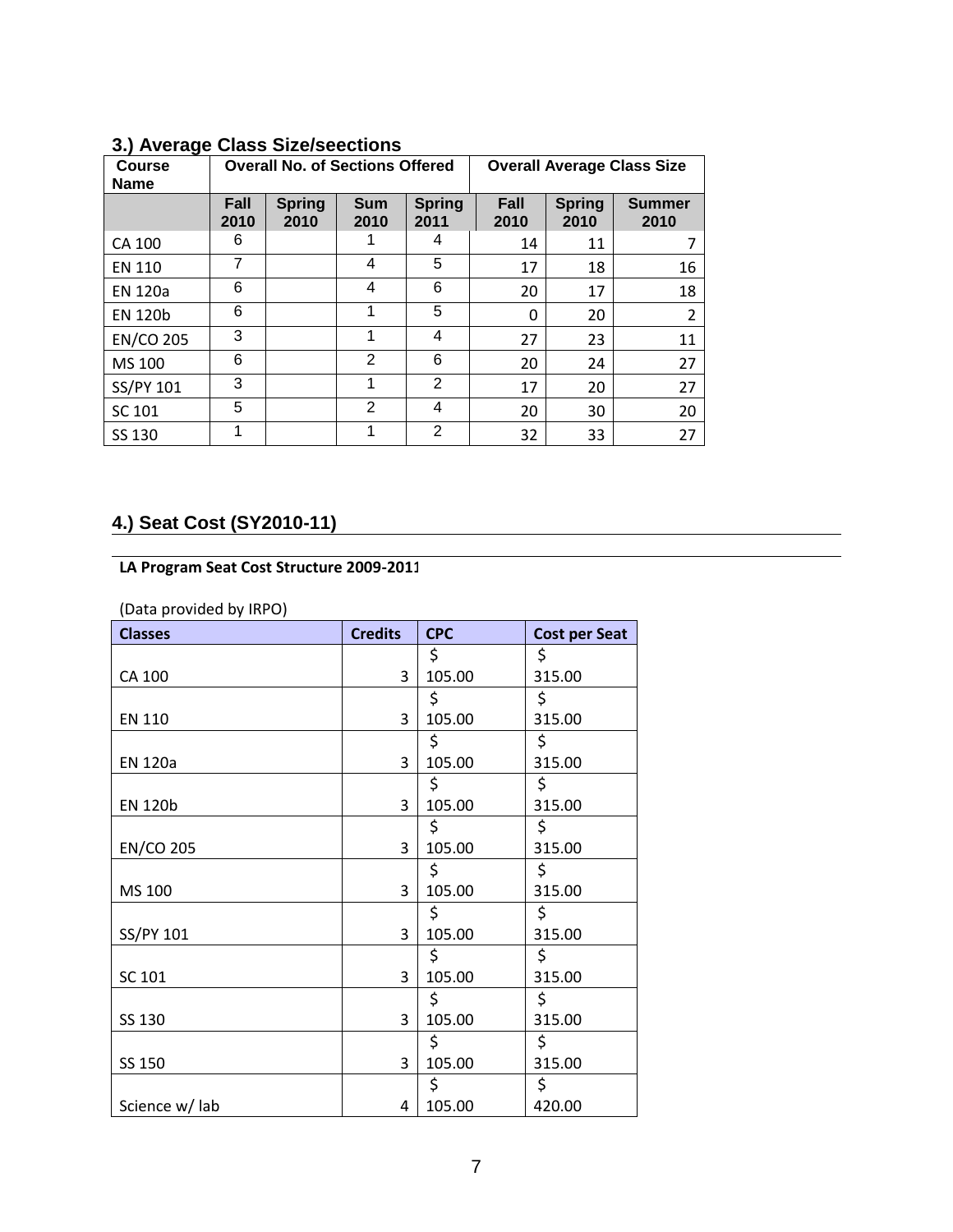|                         |              | \$              | \$       |
|-------------------------|--------------|-----------------|----------|
| Humanities elective     | 3            | 105.00          | 315.00   |
|                         |              | \$              | \$       |
| Non-lab Science or AG   | 3            | 105.00          | 315.00   |
|                         |              | \$              | \$       |
| <b>English Elective</b> | 3            | 105.00          | 315.00   |
|                         |              | \$              | \$       |
| Specialty 3rd Semester  | 3            | 105.00          | 315.00   |
|                         |              | \$              | \$       |
| <b>ESS course</b>       | $\mathbf{1}$ | 105.00          | 105.00   |
|                         |              | \$              | \$       |
| Specialty 4th Semester  | 3            | 105.00          | 315.00   |
|                         |              | \$              | \$       |
| Hu Elect 4th Semester   | 3            | 105.00          | 315.00   |
|                         |              | \$              | \$       |
| Open Elective           | 3            | 105.00          | 315.00   |
|                         |              | \$              | \$       |
| Open Elective           | 3            | 105.00          | 315.00   |
|                         |              | \$              | \$       |
| Open Elective           | 3            | 105.00          | 315.00   |
|                         |              |                 | \$       |
| Total                   | 62           | \$.<br>2,205.00 | 6,510.00 |

# **5.) Course Completion Rate (Pass/Fail)**

| Spring 2010 Completion Rates by Subject and Course Number |                  |        |                   |                        |  |
|-----------------------------------------------------------|------------------|--------|-------------------|------------------------|--|
| <b>Subject</b>                                            | <b>CourseNum</b> | Passed | <b>Not Passed</b> | <b>Completion Rate</b> |  |
| EN                                                        | 110              | 215    | 57                | 79%                    |  |
| EN                                                        | 120A             | 222    | 66                | 77%                    |  |
| EN                                                        | 120B             | 146    | 35                | 81%                    |  |
| <b>MS</b>                                                 | 100              | 140    | 80                | 64%                    |  |
| SS                                                        | 150              | 156    | 39                | 80%                    |  |
| CA                                                        | 100              | 293    | 98                | 75%                    |  |
| EN/CO                                                     | 205              | 71     | 12                | 86%                    |  |
| <b>SC</b>                                                 | 101              | 73     | 68                | 52%                    |  |
| SS                                                        | 130              | 60     | 12                | 83%                    |  |
| SS/PY                                                     | 101              | 131    | 33                | 80%                    |  |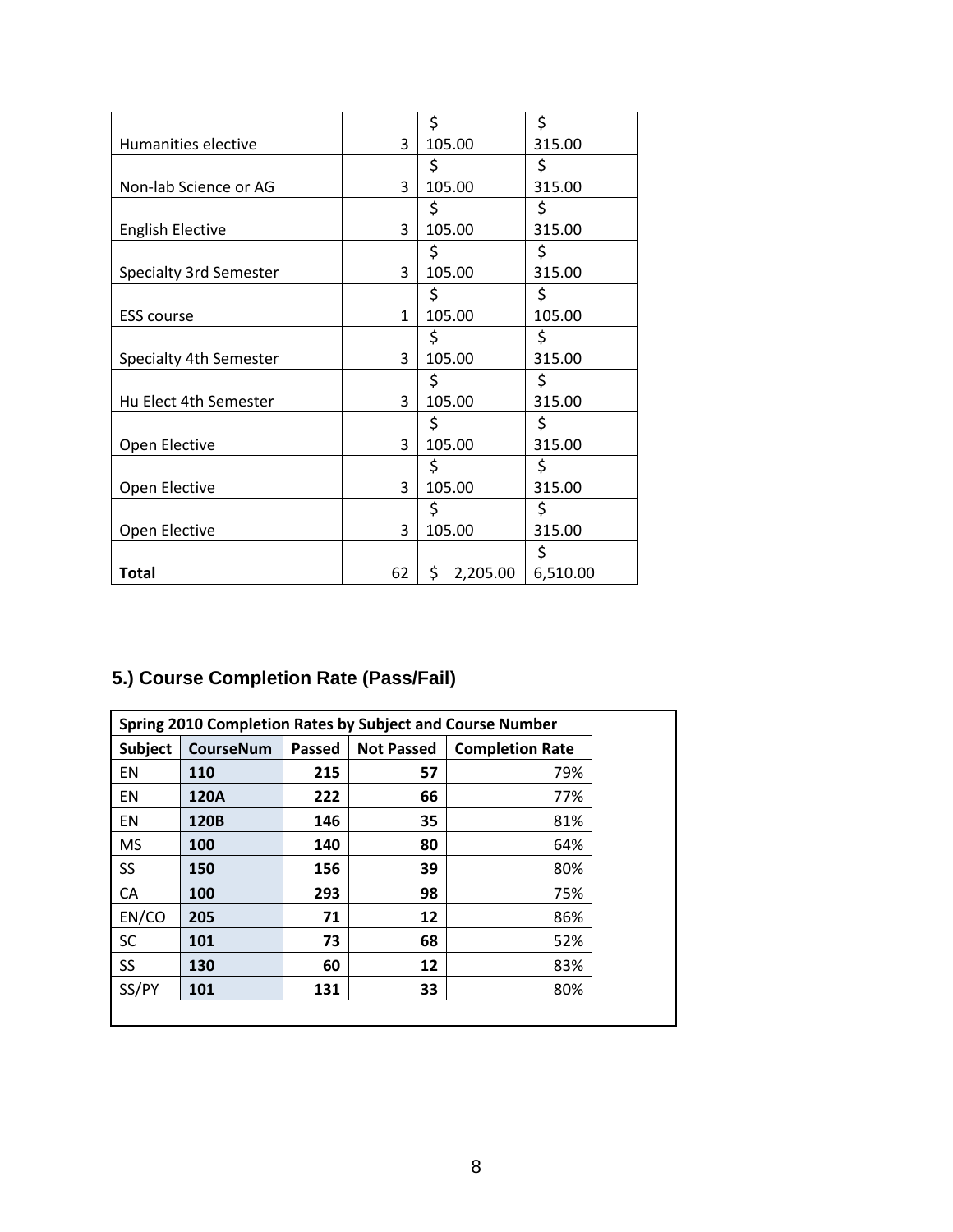|                |                     | Pass | <b>Not</b> |                 |
|----------------|---------------------|------|------------|-----------------|
| <b>Subject</b> | <b>CourseNumber</b> | ed   | Passed     | <b>CompRate</b> |
| EN             | 110                 | 167  | 33         | 84%             |
| EN             | 120A                | 120  | 41         | 75%             |
| EN             | 120B                | 160  | 67         | 70%             |
| <b>MS</b>      | 100                 | 173  | 53         | 77%             |
| SS             | 150                 | 276  | 47         | 85%             |
| CA             | 100                 | 387  | 86         | 82%             |
| EN/CO          | 205                 | 93   | 20         | 82%             |
| <b>SC</b>      | 101                 | 146  | 41         | 78%             |
| SS             | 130                 | 28   | 3          | 90%             |
| SS/PY          | 101                 | 180  | 29         | 86%             |

|           | <b>CourseNumbe</b> | Passe          | <b>Not</b>   |                 |
|-----------|--------------------|----------------|--------------|-----------------|
| Subject   | r                  | d              | Passed       | <b>CompRate</b> |
| EN        | 110                | 146            | 11           | 93%             |
| EN        | 120A               | 103            | 20           | 84%             |
| EN        | 120B               | $\overline{2}$ |              | 100%            |
| <b>MS</b> | 100                | 89             | 3            | 97%             |
| SS        | 150                | 79             | 5            | 94%             |
| CA        | 100                | 233            | 16           | 94%             |
| EN/CO     | 205                | 42             | 5            | 89%             |
| SC        | 101                | 70             | $\mathbf{1}$ | 99%             |
| SS        | 130                | 24             | $\mathbf{2}$ | 92%             |
| SS/PY     | 101                | 73             | 3            | 96%             |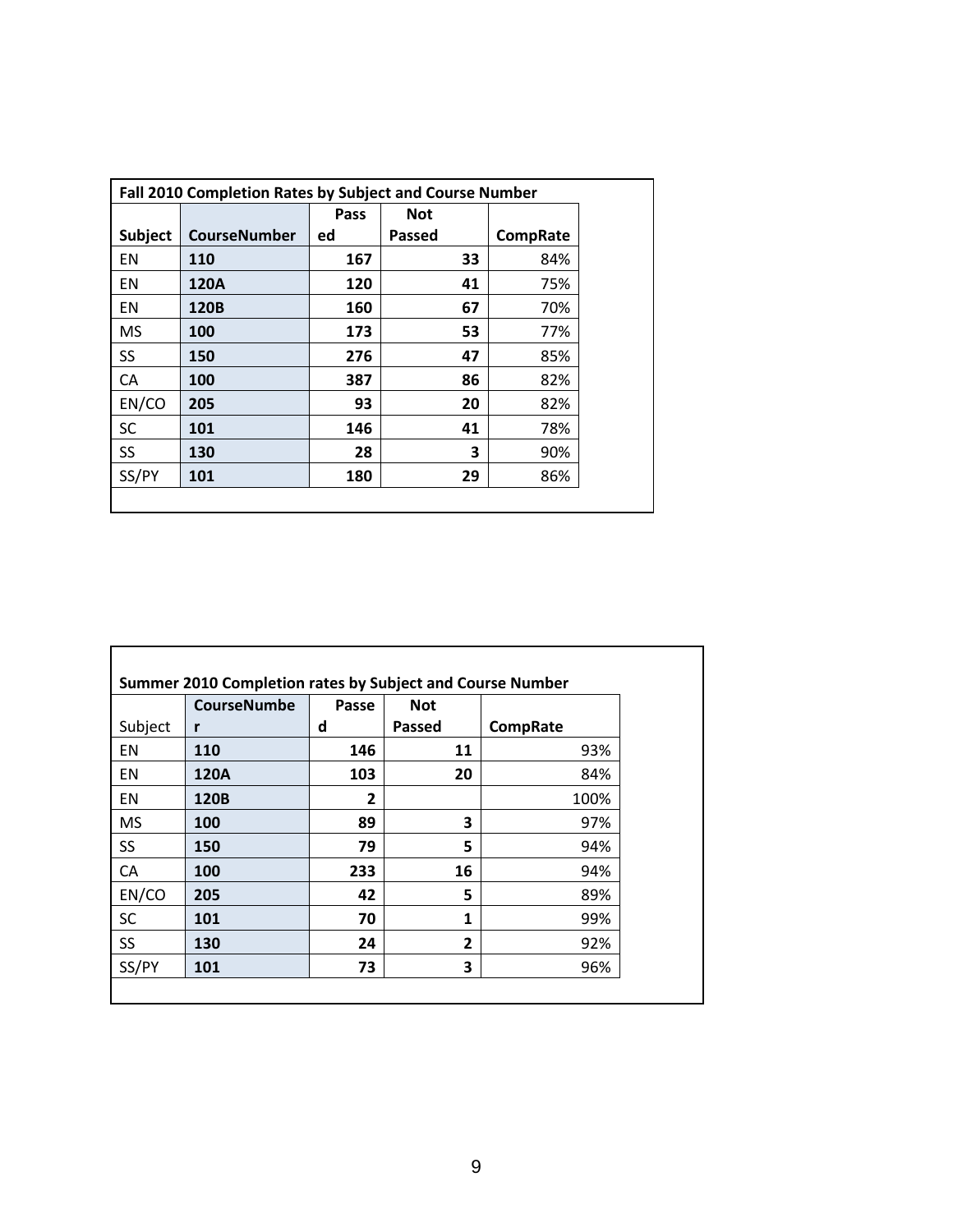|           | <b>CourseNumbe</b> | Pass | <b>Not</b>    |                 |
|-----------|--------------------|------|---------------|-----------------|
| Subject   | r                  | ed   | <b>Passed</b> | <b>CompRate</b> |
| EN        | 110                | 126  | 28            | 82%             |
| EN        | 120A               | 117  | 40            | 75%             |
| <b>EN</b> | 120B               | 155  | 62            | 71%             |
| <b>MS</b> | 100                | 140  | 77            | 65%             |
| SS.       | 150                | 201  | 55            | 79%             |
| CA        | 100                | 264  | 106           | 71%             |
| EN/CO     | 205                | 126  | 27            | 82%             |
| <b>SC</b> | 101                | 87   | 46            | 65%             |
| <b>SS</b> | 130                | 52   | 8             | 87%             |
| SS/PY     | 101                | 120  | 24            | 83%             |

**6.) Students' Satisfaction Rate** {Data for this indicator will be provided by IRPO}

 As data is not readily available from IRPO, one suggestion was that the student evaluations done by students at the end of each semester should include one item where students can indicate their overall satisfaction of the course and data can then be compiled to show/provide somewhat an idea of how satisfied students are with each course/instructor.

#### **7.) Employment data:**

As of this date, no data is available on the employment of students graduating from this program.

**8.) Transfer data:** The Languages and Literature division is working on creating tracking processes to assist in the collection of employment data of our graduates upon graduation.

#### **9.) Program's Student Learning Outcome Assessment**

As part of this program evaluation for this year is the Liberal Arts program assessment that was done to assess the speech and writing skills of students in the program with regards to program learning outcomes #1 and #2. The assessments were compiled from data collected during the Fall of 2009, Spring and Fall of 2010 and Spring of 2011 semesters. The program assessment reports are available in the Languages and Literature division as well as with the Director of Academic programs (DAP).